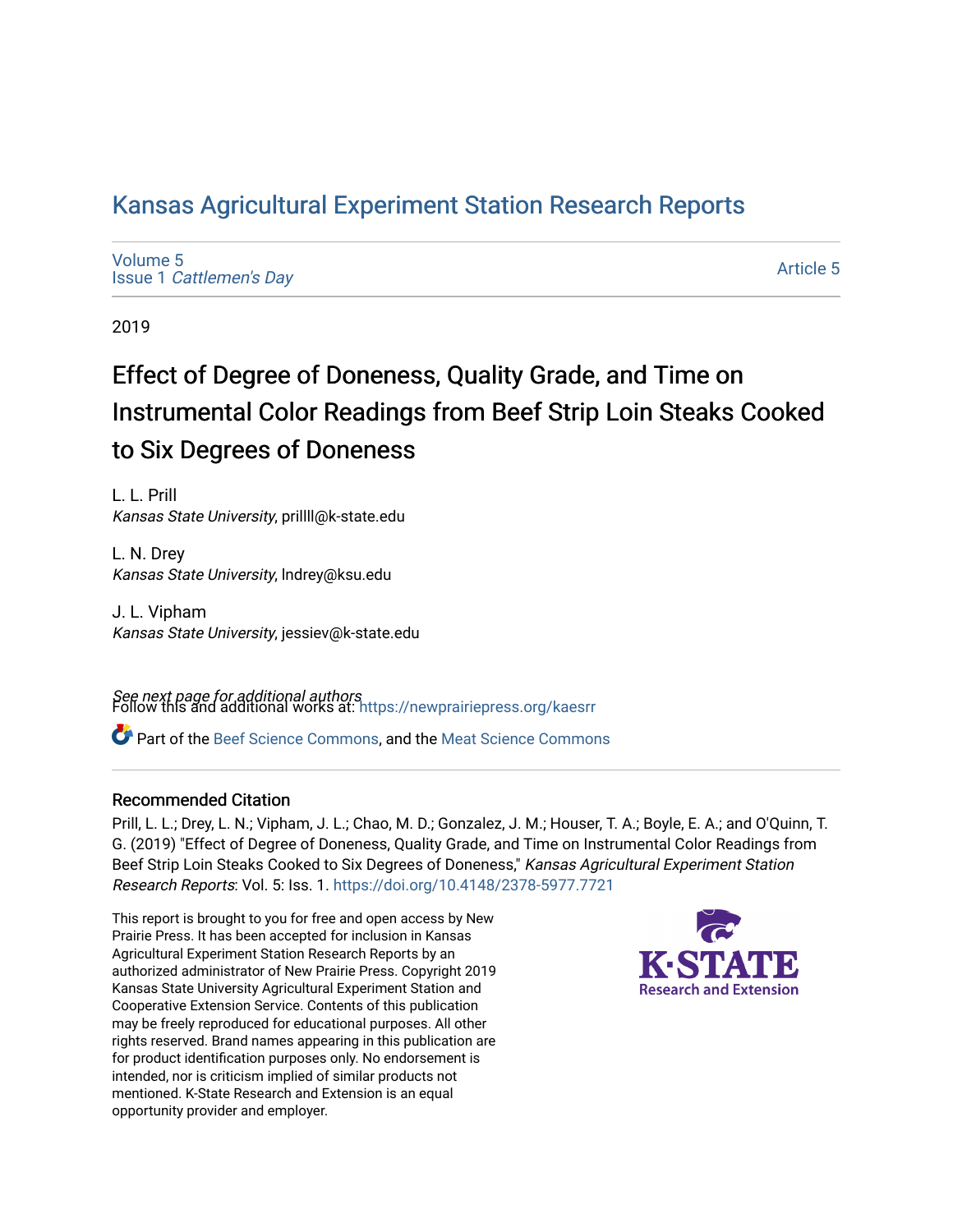# Effect of Degree of Doneness, Quality Grade, and Time on Instrumental Color Readings from Beef Strip Loin Steaks Cooked to Six Degrees of Doneness

### Abstract

Objective: The objective of this study was to determine the effect of quality grade and time after cooking on the instrumental color of steaks cooked to varying degrees of doneness.

Study Description: Beef strip loins (n = 24) from 12 animals representing five quality treatments [Prime, Top Choice, Low Choice, Select, Select Enhanced (108%)] were collected. Each steak was cooked to a peak internal temperature of very-rare (130°F), rare (140°F), medium-rare (145°F), medium (160°F), welldone (170°F), or very well-done (180°F). Each cooked steak was cut in half, perpendicular to the long axis of the steak, and lightness ( $L^*$ ), redness ( $a^*$ ), and yellowness ( $b^*$ ) was evaluated on the internal face of the medial side at 0, 1, 2, 3, 6, 9, and 12 minutes post-cutting using a Hunter Lab Miniscan spectrophotometer.

The Bottom Line: The impact of time on internal cooked color was dependent on degree of doneness, with steaks cooked to lower degrees of doneness becoming lighter and more red in color with time and steaks cooked to higher degrees of doneness becoming darker. Additionally, quality treatment had no impact on cooked color measures of non-enhanced steaks. These results provide insight into cooked beef color changes related to time and how this might impact degree of doneness perceptions by consumers.

### Keywords

degree of doneness, quality grade, time

### Creative Commons License



This work is licensed under a [Creative Commons Attribution 4.0 License](https://creativecommons.org/licenses/by/4.0/).

### Authors

L. L. Prill, L. N. Drey, J. L. Vipham, M. D. Chao, J. M. Gonzalez, T. A. Houser, E. A. Boyle, and T. G. O'Quinn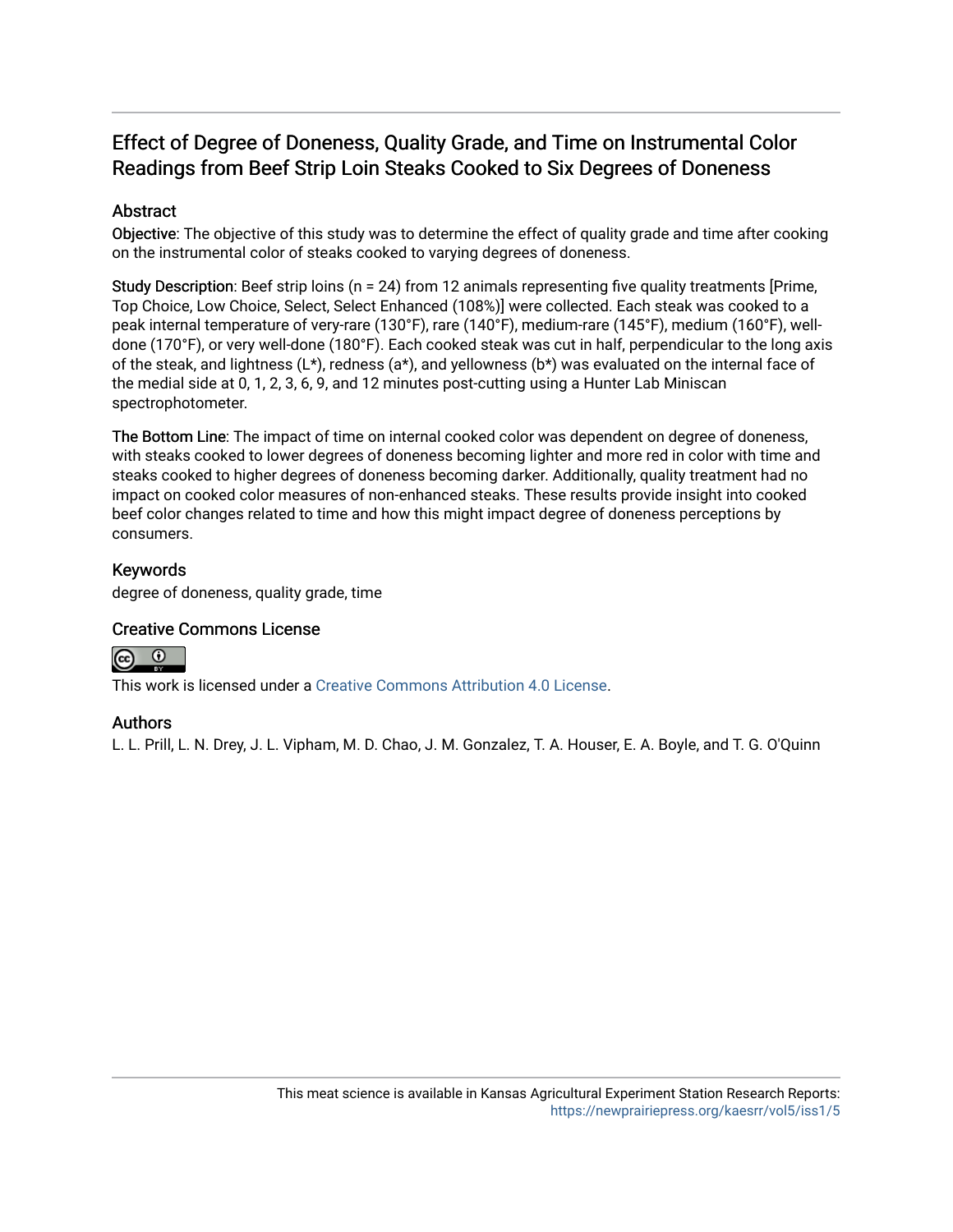

CATTLEMEN'S Day 2019



# Effect of Degree of Doneness, Quality Grade, and Time on Instrumental Color Readings from Beef Strip Loin Steaks Cooked to Six Degrees of Doneness

*L.L. Prill,L.N. Drey, J.L. Vipham, M.D. Chao, J.M. Gonzalez, T.A. Houser, E.A.E. Boyle, and T.G. O'Quinn*

# Abstract

The effect of quality grade and time after cooking on the instrumental color of beef steaks cooked to varying degrees of doneness was determined using 24 beef strip loins from 12 animals representing five quality treatments [Prime, Top Choice (Modest $00 -$ Moderate<sup>100</sup> marbling), Low Choice, Select, Select Enhanced (108%)]. Each steak was cooked to a peak internal temperature of very-rare (130°F), rare (140°F), medium-rare (145°F), medium (160°F), well-done (170°F), or very well-done (180°F). Each cooked steak was cut in half, perpendicular to the long axis of the steak, and lightness  $(L^*),$ redness (a\*), and yellowness (b\*) were evaluated on the internal face of the medial side at 0, 1, 2, 3, 6, 9, and 12 minutes post-cutting. There was an interaction  $(P < 0.05)$ between quality treatment and time for  $L^*$  values. There was no difference ( $P > 0.05$ ) among quality treatments for  $L^*$  value at any time point, except at 12 minutes where Top Choice samples were lighter (*P* < 0.05) than Select Enhanced samples. Additionally, there was an interaction ( $P < 0.05$ ) between time and degree of doneness for L<sup>\*</sup>, a<sup>\*</sup>, and b\*. The impact of time on cooked color was dependent on degree of doneness, with steaks cooked to lower degrees of doneness becoming lighter and more red in color with time and steaks cooked to higher degrees of doneness becoming darker. Quality grade had no impact (*P* > 0.05) on cooked color measures of non-enhanced samples.

# **Introduction**

An increase in internal temperature results in greater myoglobin denaturation and a subsequent cooked-brown color. Previous research has demonstrated cooked color has a large impact on consumer perception. Therefore, the objective of this study was to determine the effect of quality grade and time after cooking on the instrumental color of steaks cooked to varying degrees of doneness.

## Experimental Procedures

Beef strip loins  $[n = 24]$ , Institutional Meat Purchase Specifications #180; North American Meat Institute (2014)] from 12 animals representing five quality treatments

Kansas State University Agricultural Experiment Station and Cooperative Extension Service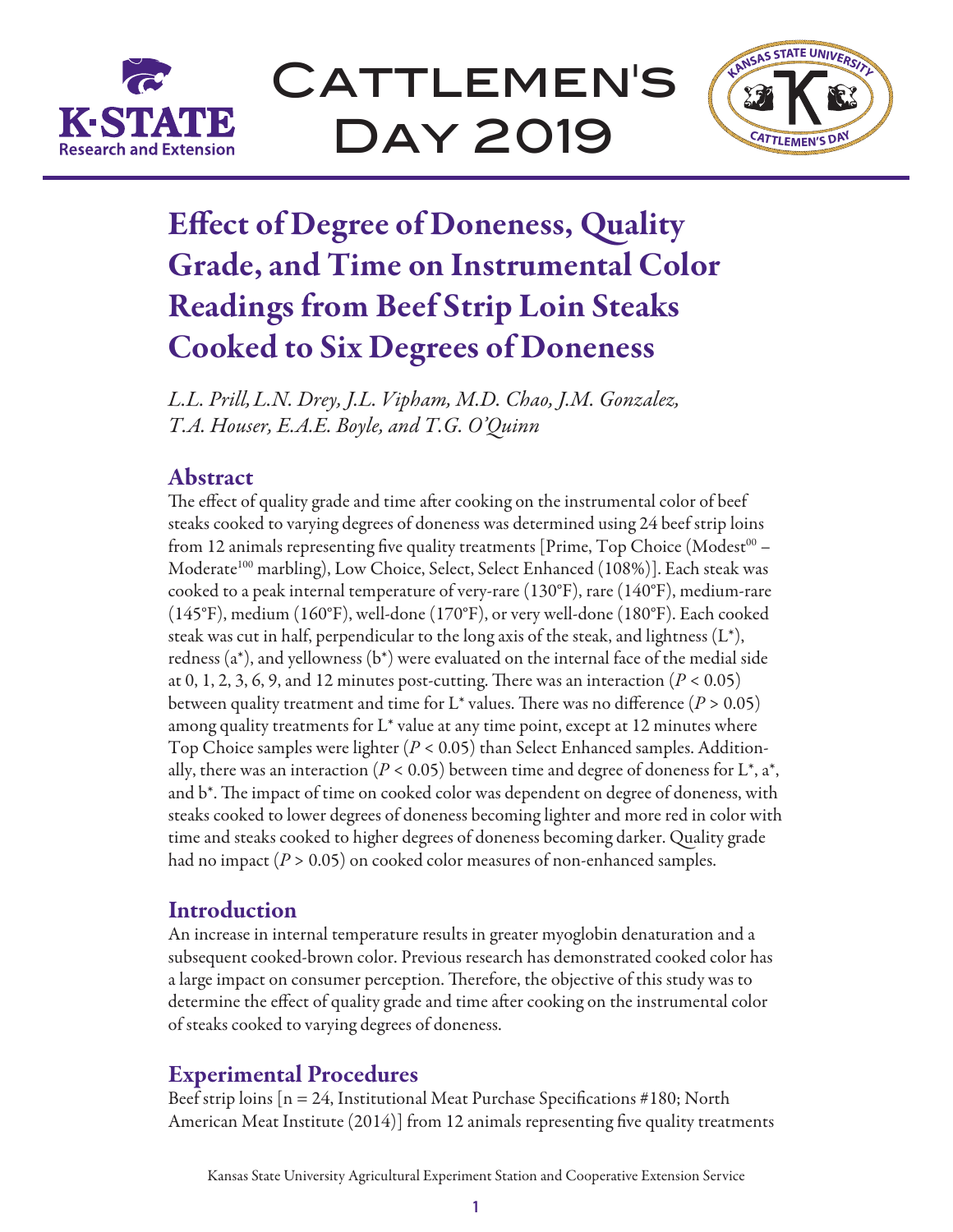[Prime, Top Choice (Modest<sup>00</sup> – Moderate<sup>100</sup> marbling), Low Choice, Select, Select Enhanced (108%)] were collected from a Midwest beef processor and transported to the Kansas State University Meat Laboratory. Select Enhanced loins were enhanced with a solution of water, salt, and alkaline phosphate to 108% of raw weight. Subprimals were cut into 1-in thick steaks and aged 21 days. Steaks were assigned to a degree of doneness so that each animal would be represented by a single steak within each degree of doneness. Steaks were stored at -40°F and thawed at 36–39°F for 24 hours prior to cooking. Each steak was cooked to a peak internal temperature of veryrare (130°F), rare (140°F), medium-rare (145°F), medium (160°F), well-done (170°F), or very well-done (180°F) on electric clamshell grills [Griddler; Cuisinart, Stamford, CT; NCBA (2008); AMSA (2015)]. Cooked steaks were rested for three minutes, then cut in half, perpendicular to the long axis of the steak. Color was immediately measured on the internal face of the medial side for lightness  $(L^*)$ , redness  $(a^*)$ , and yellowness (b\*) using a Hunter Lab Miniscan spectrophotometer (Illuminant A, 2.54-cm aperture, 10° observer; Hunter Associates Laboratory, Reston, VA) at three locations and averaged. Instrumental color was also evaluated at 1, 2, 3, 6, 9, and 12 minutes post-cutting. Statistical analysis was conducted in SAS (Version 9.4, SAS Inst. Inc., Cary, NC) using PROC GLIMMIX with  $\alpha = 0.05$ . Data were analyzed as a split-split-plot design with quality treatment as the whole plot factor, degree of doneness as the subplot factor, and post-cut time as a repeated sub-subplot measure.

### Results and Discussion

There was an interaction for  $L^*$  ( $P < 0.05$ ) between quality treatment and time (Table 1) due to Top Choice samples being lighter (*P* < 0.05) than Select Enhanced samples at 12 minutes. There were no other differences (*P* > 0.05) among any of the other quality treatments for  $L^*$  value at any other time point. Additionally, there was an interaction ( $P < 0.05$ ) between time and degree of doneness for L<sup>\*</sup>, a<sup>\*</sup>, and b<sup>\*</sup>. Within very-rare, rare, and medium-rare steaks, internal color lightened (*P* < 0.05) from time 0 to 2 or 3 minutes (Figure 1), while the internal color of well-done and very well-done steaks darkened  $(P < 0.05)$  from time 0 to 2 minutes. The internal color of very-rare, rare, medium-rare, and medium steaks became more red (*P* < 0.05) over time (Figure 2). However, time had only a minimal impact on redness changes in well-done and very well-done steaks. Steak internal yellowness values increased (*P* < 0.05) within each degree of doneness. However, these changes were more prevalent at lower degrees of doneness, with increased (*P* < 0.05) yellowness values at each successive time point within very-rare steaks, but no change ( $P > 0.05$ ) in yellowness from 6 to 12 minutes for well-done and very well-done steaks (Figure 3). Quality treatment had an effect on redness (*P* < 0.05), with Select Enhanced steaks being less red than all treatments except Prime steaks (Table 2). Select Enhanced steaks were less yellow (*P* < 0.05) than all other quality treatments.

### Implications

The impact of time on internal cooked color was dependent on degree of doneness, with steaks cooked to lower degrees of doneness becoming lighter and more red in color with time and steaks cooked to higher degrees of doneness becoming darker. Additionally, quality treatment had no impact on cooked color measures of non-enhanced steaks.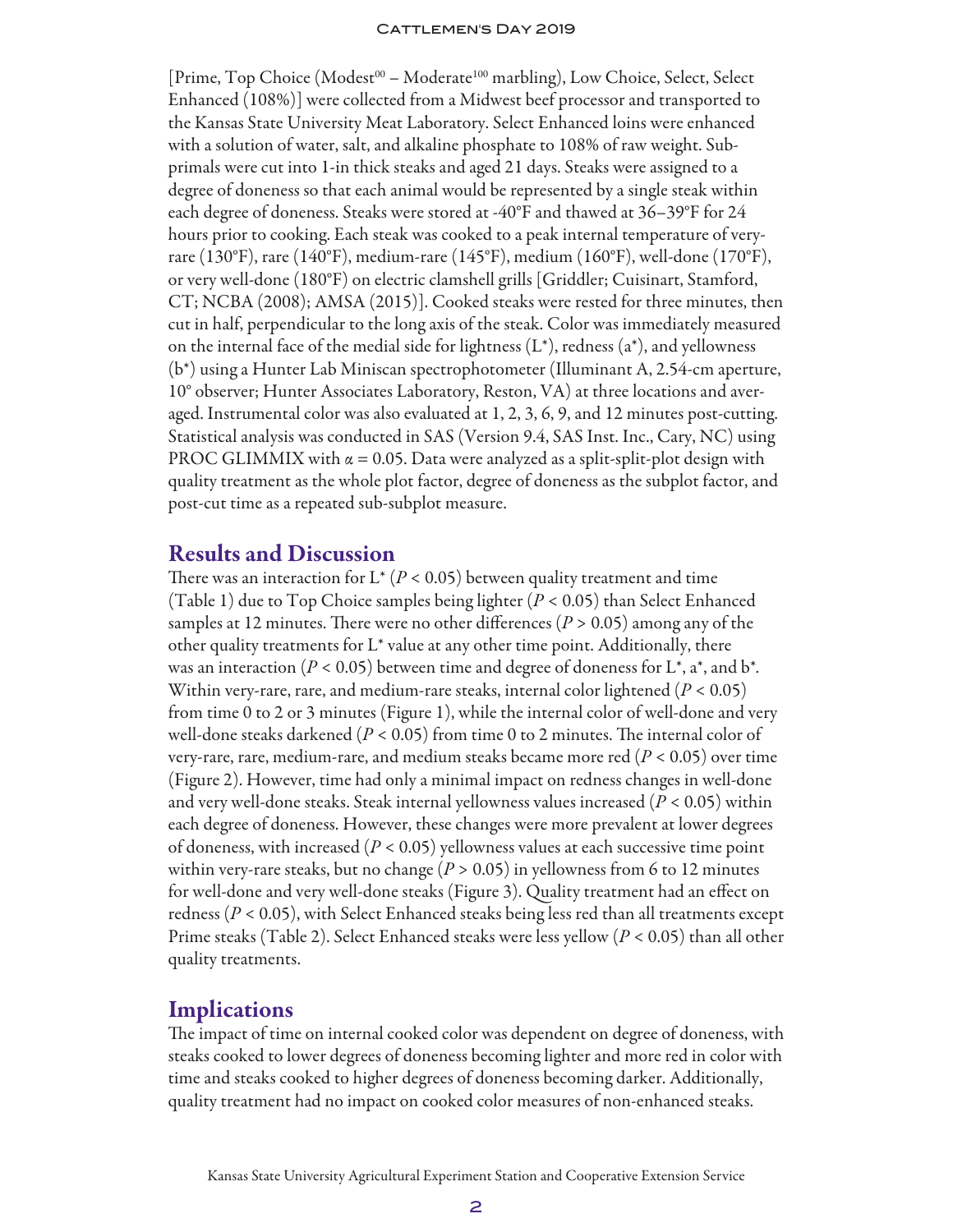These results provide insight into cooked beef color changes related to time and how this might impact degree of doneness perceptions by consumers.

### References

- AMSA. 2015. Research guidelines for cookery, sensory evaluation, and instrumental tenderness measurements of meat. 2 ed. American Meat Science Association, Champaign, IL.
- NCBA. 2008. Beef steak color guide. National Cattlemen's Beef Association, Centennial, CO.
- North American Meat Institute. 2014. The meat buyer's guide. 8th ed. North American Meat Institute, Washington D.C.

|                  | Quality treatment     |              |              |            |              |
|------------------|-----------------------|--------------|--------------|------------|--------------|
| Bloom time,      | Select                |              |              |            |              |
| minutes          | Enhanced <sup>2</sup> | Select       | Low Choice   | Top Choice | Prime        |
| $\boldsymbol{0}$ | 50.80                 | 50.40        | 50.81        | 51.35      | 51.12        |
| 1                | 51.02                 | 51.03        | 51.33        | 51.74      | 51.46        |
| 2                | 50.84                 | 51.16        | 51.37        | 52.00      | 51.69        |
| 3                | 51.08                 | 51.64        | 51.62        | 52.25      | 51.75        |
| 6                | 51.05                 | 51.50        | 51.66        | 52.31      | 51.70        |
| 9                | 50.75                 | 51.44        | 51.26        | 52.05      | 51.58        |
| 12               | 50.40 <sup>b</sup>    | $51.34^{ab}$ | $51.30^{ab}$ | $52.13^a$  | $51.75^{ab}$ |
| Standard error   | 0.58                  | 0.59         | 0.61         | 0.61       | 0.58         |
| $P$ – value      | 0.02                  | 0.02         | 0.02         | 0.02       | 0.02         |

Table 1. Least squares means for the interaction  $(P = 0.02)$  between quality treatment and time on L\*1 of beef steaks from five quality grades

<sup>ab</sup>Within a row, means without a common superscript differ  $(P < 0.05)$ .

 ${}^{1}L^{*}$ : 0 = black, 100 = white.

 $^{2}$ Enhanced to 108% of raw weight with water, salt, and alkaline phosphate solution.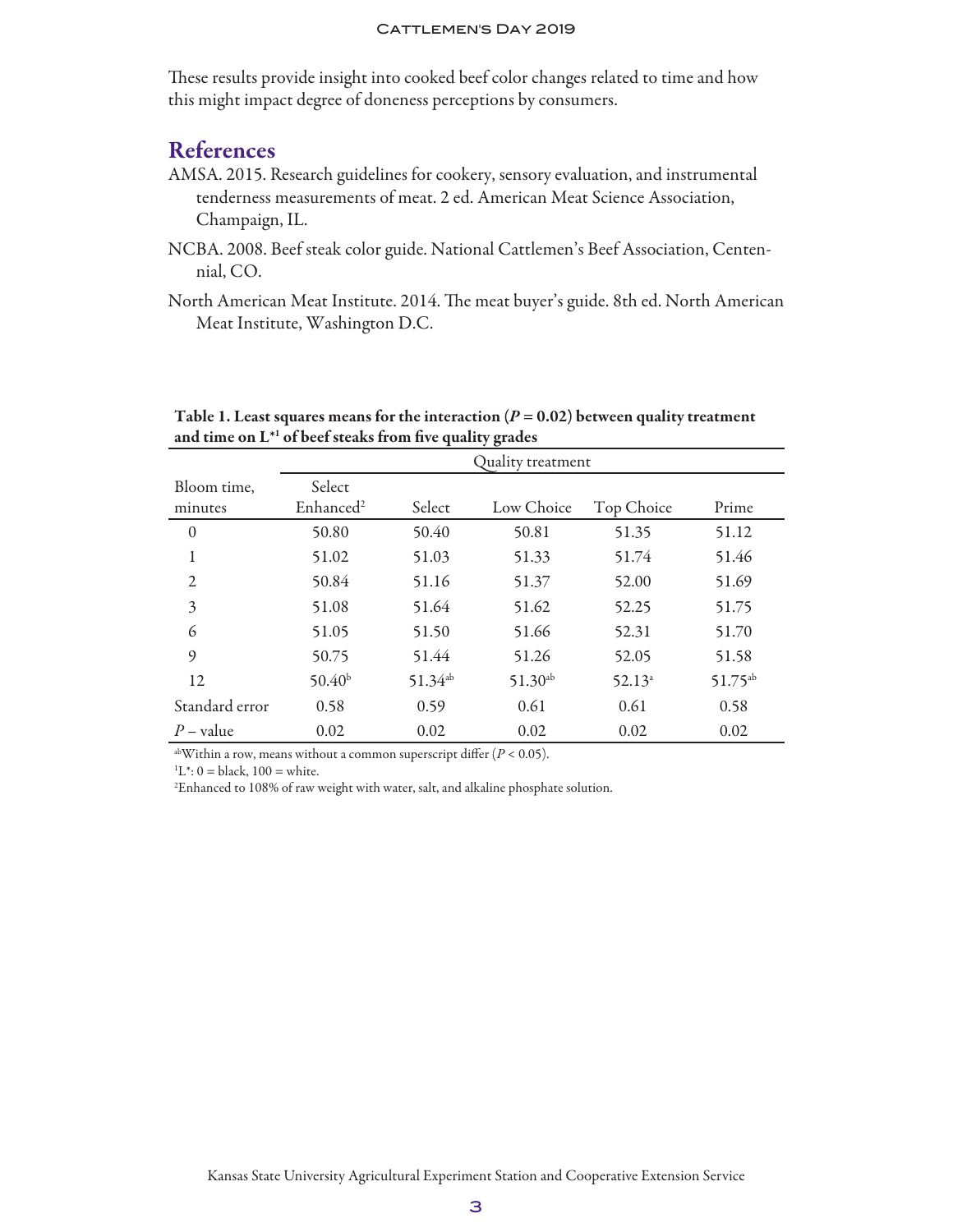|                              | Instrumental color  |                    |  |
|------------------------------|---------------------|--------------------|--|
| Quality treatment            | $a^{*1}$            | $h^{*2}$           |  |
| Select Enhanced <sup>3</sup> | $19.05^{b}$         | 17.61 <sup>b</sup> |  |
| Select                       | 20.47a              | 19.24a             |  |
| Low Choice                   | $20.50^{\circ}$     | 19.39a             |  |
| Top Choice                   | $20.06^{\circ}$     | $19.26^{\circ}$    |  |
| Prime                        | 19.82 <sup>ab</sup> | $19.30^{\circ}$    |  |
| Standard error               | 0.35                | 0.21               |  |
| $P$ – value                  | 0.02                | ${}< 0.01$         |  |

#### Table 2. Effect of quality grade on a\* and b\* instrumental color of beef steaks

abWithin a column, means without a common superscript differ (*P* < 0.05).

 $a^*$ : -60 = green, 60 = red.

 $b^*$ : -60 = blue, 60 = yellow.

3 Enhanced to 108% of raw weight with water, salt, and alkaline phosphate solution.



Figure 1. Least squares means for the interaction (*P* < 0.01) between time and degree of doneness on L\*1 color readings of beef steaks.

 $10 = \text{black}, 100 = \text{white}.$ 

abcd Means within a degree of doneness without a common superscript differ  $(P < 0.05)$ .